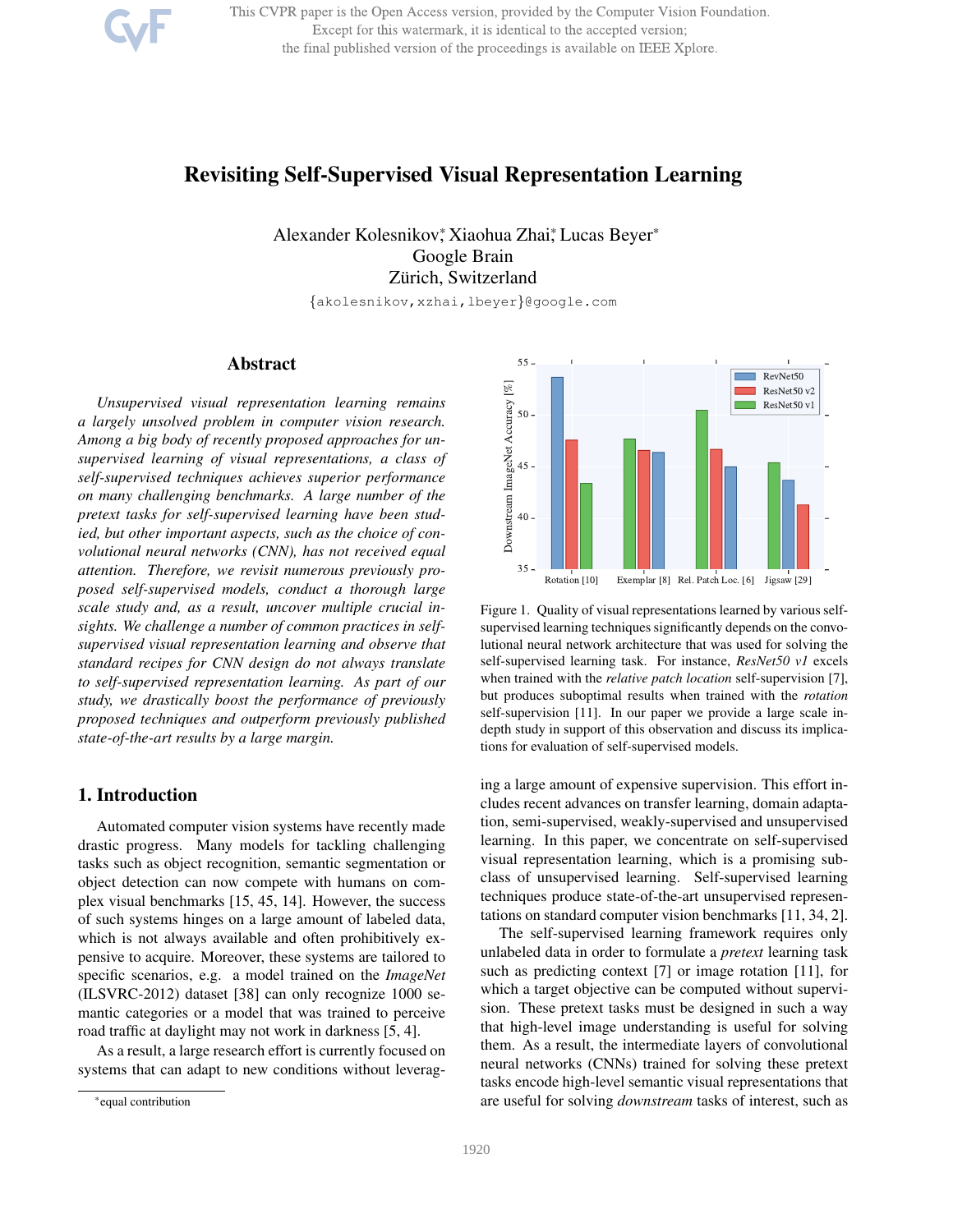image recognition.

Most of the prior work, which aims at improving performance of self-supervised techniques, does so by proposing novel pretext tasks and showing that they result in improved representations. Instead, we propose to have a closer look at CNN architectures. We revisit a prominent subset of the previously proposed pretext tasks and perform a large-scale empirical study using various architectures as base models. As a result of this study, we uncover numerous crucial insights. The most important are summarized as follows:

- Standard architecture design recipes do not necessarily translate from the fully-supervised to the selfsupervised setting. Architecture choices which negligibly affect performance in the fully labeled setting, may significantly affect performance in the selfsupervised setting.
- In contrast to previous observations with the *AlexNet* architecture [11, 48, 31], the quality of learned representations in CNN architectures with skip-connections does not degrade towards the end of the model.
- Increasing the number of filters in a CNN model and, consequently, the size of the representation significantly and consistently increases the quality of the learned visual representations.
- The evaluation procedure, where a linear model is trained on a fixed visual representation using stochastic gradient descent, is sensitive to the learning rate schedule and may take many epochs to converge.

In Section 4 we present experimental results supporting the above observations and offer additional in-depth insights into the self-supervised learning setting. Some of these insights are illustrated in Figure 1. We make the code for reproducing our core experimental results publicly available $^1$ .

In our study we obtain new state-of-the-art results for visual representations learned without labeled data. Interestingly, the context prediction [7] technique that sparked the interest in self-supervised visual representation learning and that serves as the baseline for follow-up research, outperforms all currently published results (among papers on self-supervised learning) if the appropriate CNN architecture is used.

# 2. Related Work

Self-supervision is a learning framework in which a supervised signal for a pretext task is created automatically, in an effort to learn representations that are useful for solving real-world downstream tasks. Being a generic framework, self-supervision enjoys a wide number of applications, ranging from robotics to image understanding.

In robotics, both the result of interacting with the world, and the fact that multiple perception modalities simultaneously get sensory inputs are strong signals which can be exploited to create self-supervised tasks [21, 41, 26, 10].

Similarly, when learning representation from videos, one can either make use of the synchronized cross-modality stream of audio, video, and potentially subtitles [35, 39, 23, 44], or of the consistency in the temporal dimension [41].

In this paper we focus on self-supervised techniques that learn from image databases. These techniques have demonstrated impressive results for learning high-level image representations. Inspired by unsupervised methods from the natural language processing domain which rely on predicting words from their context [28], Doersch *et al*. [7] proposed a practically successful pretext task of predicting the relative location of image patches. This work spawned a line of work in patch-based self-supervised visual representation learning methods. These include a model from [31] that predicts the permutation of a "jigsaw puzzle" created from the full image and recent follow-ups [29, 33].

In contrast to patch-based methods, some methods generate cleverly designed image-level classification tasks. For instance, in [11] Gidaris *et al*. propose to randomly rotate an image by one of four possible angles and let the model predict that rotation. Another way to create class labels is to use clustering of the images [2]. Yet another class of pretext tasks contains tasks with dense spatial outputs. Some prominent examples are image inpainting [37], image colorization [47], its improved variant split-brain [48] and motion segmentation prediction [36]. Other methods instead enforce structural constraints on the representation space. Noroozi *et al*. propose an equivariance relation to match the sum of multiple tiled representations to a single scaled representation [32]. Authors of [34] propose to predict future patches in via autoregressive predictive coding.

Our work is complimentary to the previously discussed methods, which introduce new pretext tasks, since we show how existing self-supervision methods can significantly benefit from our insights.

Finally, many works have tried to combine multiple pretext tasks in one way or another. For instance, Kim *et al*. extend the "jigsaw puzzle" task by combining it with colorization and inpainting in [22]. Combining the jigsaw puzzle task with clustering-based pseudo labels as in [2] leads to the method called Jigsaw++ [33]. Doersch and Zisserman [8] implement four different self-supervision methods and make one single neural network learn all of them in a multi-task setting. Chen *et al*. [3] combined the selfsupervised loss from [11] with the GANs [13] objective.

The latter work is similar to ours since it contains a comparison of different self-supervision methods using a unified neural network architecture, but with the goal of combining all these tasks into a single self-supervision task. The au-

<sup>1</sup>https://github.com/google/revisiting-self-supervised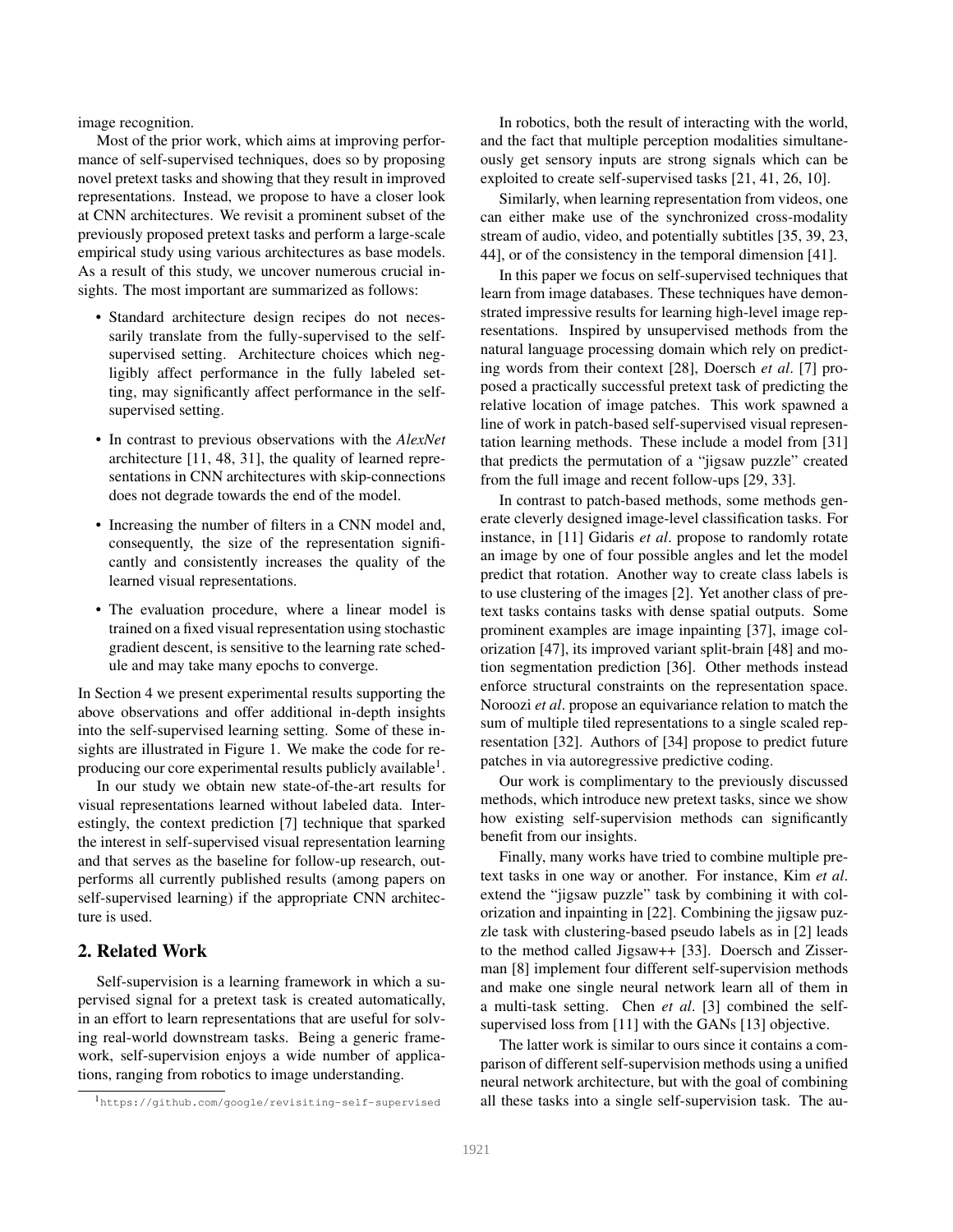thors use a modified ResNet101 architecture [16] without further investigation and explore the combination of multiple tasks, whereas our focus lies on investigating the influence of architecture design on the representation quality.

### 3. Self-supervised study setup

In this section we describe the setup of our study and motivate our key choices. We begin by introducing six CNN models in Section 3.1 and proceed by describing the four self-supervised learning approaches used in our study in Section 3.2. Subsequently, we define our evaluation metrics and datasets in Sections 3.3 and 3.4. Further implementation details can be found in Supplementary Material.

### 3.1. Architectures of CNN models

A large part of the self-supervised techniques for visual representation approaches uses *AlexNet* [24] architecture. In our study, we investigate whether the landscape of self-supervision techniques changes when using modern network architectures. Thus, we employ variants of *ResNet* and a batch-normalized *VGG* architecture, all of which achieve high performance in the fully-supervised training setup. *VGG* is structurally close to *AlexNet* as it does not have skip-connections and uses fully-connected layers.

In our preliminary experiments, we observed an intriguing property of ResNet models: the quality of the representations they learn does not degrade towards the end of the network (see Section 4.5). We hypothesize that this is a result of skip-connections making residual units invertible under certain circumstances [1], hence facilitating the preservation of information across the depth even when it is irrelevant for the pretext task. Based on this hypothesis, we include *RevNet*s [12] into our study, which come with stronger invertibility guarantees while being structurally similar to ResNets.

ResNet was introduced by He *et al*. [16], and we use the width-parametrization proposed in [46]: the first  $7 \times 7$  convolutional layer outputs  $16 \times k$  channels, where k is the *widening factor*, defaulting to 4. This is followed by a series of *residual units* of the form  $y := x + \mathcal{F}(x)$ , where F is a *residual function* consisting of multiple convolutions, ReLU non-linearities [30] and batch normalization layers [19]. The variant we use, *ResNet50*, consists of four *blocks* with 3, 4, 6, and 3 such units respectively, and we refer to the output of each block as *block1*, *block2*, *etc*. The network ends with a global spatial average pooling producing a vector of size  $512 \times k$ , which we call *pre-logits* as it is followed only by the final, task-specific *logits* layer. More details on this architecture are provided in [16].

In our experiments we explore  $k \in \{4, 8, 12, 16\}$ , resulting in *pre-logits* of size 2048, 4096, 6144 and 8192 respectively. For some self-supervised techniques we skip configurations that do not fit into memory.

Moreover, we analyze the sensitivity of the selfsupervised setting to underlying architectural details by using two variants of ordering operations known as *ResNet v1* [16] and *ResNet v2* [17] as well as a variant without ReLU preceding the global average pooling, which we mark by a "(-)". Notably, these variants perform similarly on the pretext task.

RevNet slightly modifies the design of the residual unit such that it becomes analytically invertible [12]. We note that the residual unit used in [12] is equivalent to double application of the residual unit from [20] or [6]. Thus, for conceptual simplicity, we employ the latter type of unit, which can be defined as follows. The input  $x$  is split channel-wise into two equal parts  $x_1$  and  $x_2$ . The output y is then the concatenation of  $y_2 := x_2$  and  $y_1 := x_1 + \mathcal{F}(x_2)$ .

It easy to see that this residual unit is invertible, because its inverse can be computed in closed form as  $x_2 = y_2$  and  $x_1 = y_1 - \mathcal{F}(x_2).$ 

Apart from this slightly different residual unit, *RevNet* is structurally identical to *ResNet* and thus we use the same overall architecture and nomenclature for both. In our experiments we use *RevNet50* network, that has the same depth and number of channels as the original *Resnet50* model. In the fully labelled setting, *RevNet* performs only marginally worse than its architecturally equivalent *ResNet*.

**VGG** as proposed in [42] consists of a series of  $3 \times 3$  convolutions followed by ReLU non-linearities, arranged into *blocks* separated by max-pooling operations. The *VGG19* variant we use has 5 such blocks of 2, 2, 4, 4, and 4 convolutions respectively. We follow the common practice of adding batch normalization between the convolutions and non-linearities.

In an effort to unify the nomenclature with ResNets, we introduce the *widening factor*  $k$  such that  $k = 8$  corresponds to the architecture in [42], *i.e*. the initial convolution produces  $8 \times k$  channels and the fully-connected layers have  $512 \times k$  channels. Furthermore, we call the inputs to the second, third, fourth, and fifth max-pooling operations *block1* to *block4*, respectively, and the input to the last fullyconnected layer *pre-logits*.

#### 3.2. Self-supervised techniques

In this section we describe the self-supervised techniques that are used in our study.

Rotation [11]: Gidaris *et al*. propose to produce 4 copies of a single image by rotating it by  $\{0^\circ, 90^\circ, 180^\circ, 270^\circ\}$  and let a single network predict the rotation which was applied—a 4-class classification task. Intuitively, a good model should learn to recognize canonical orientations of objects in natural images.

Exemplar [9]: In this technique, every individual image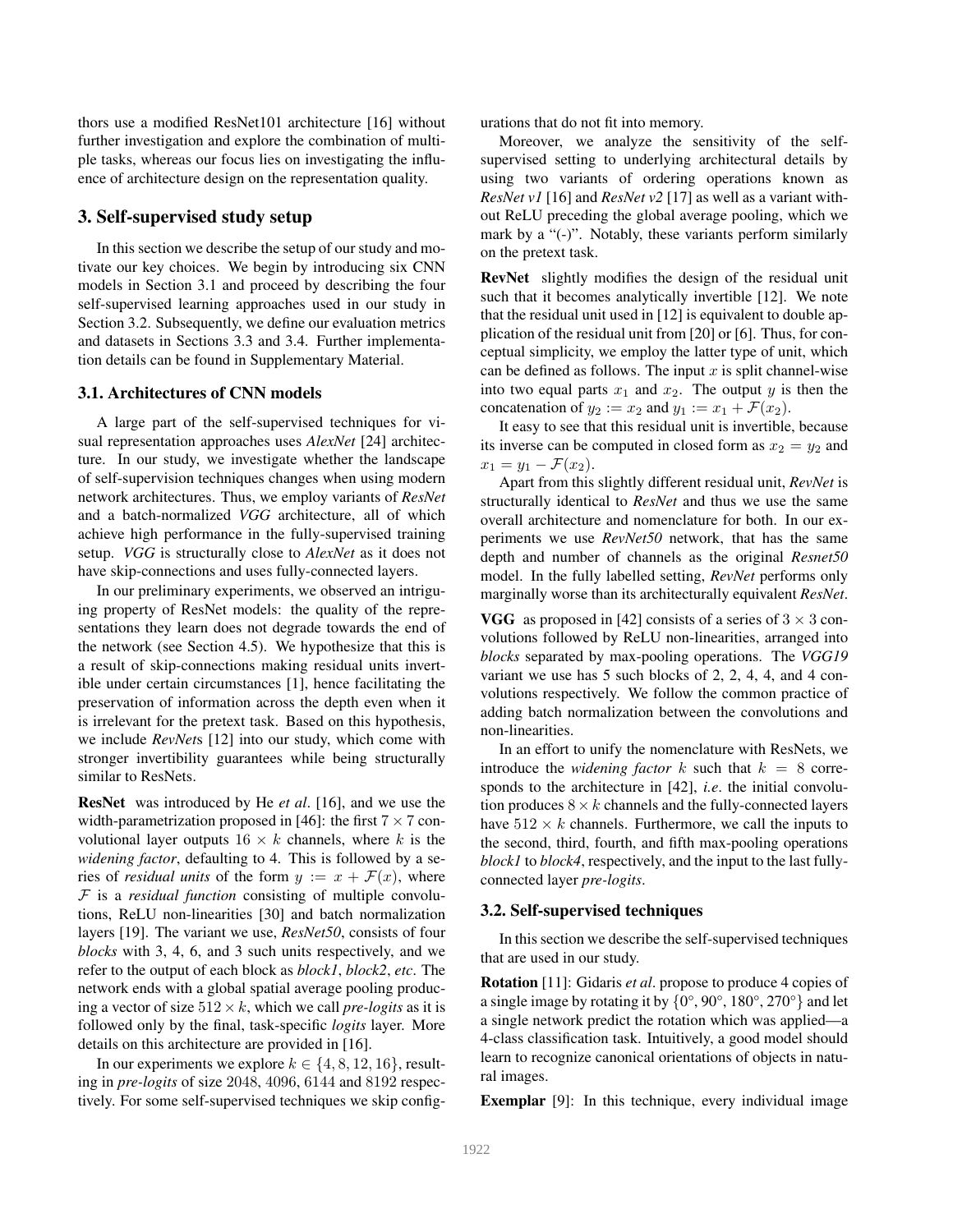corresponds to its own class, and multiple examples of it are generated by heavy random data augmentation such as translation, scaling, rotation, and contrast and color shifts. We use data augmentation mechanism from [43]. [8] proposes to use the triplet loss [40, 18] in order to scale this pretext task to a large number of images (hence, classes) present in the ImageNet dataset. The triplet loss avoids explicit class labels and, instead, encourages examples of the same image to have representations that are close in the Euclidean space while also being far from the representations of different images. Example representations are given by a 1000-dimensional *logits* layer.

**Jigsaw** [31]: the task is to recover relative spatial position of 9 randomly sampled image patches after a random permutation of these patches was performed. All of these patches are sent through the same network, then their representations from the *pre-logits* layer are concatenated and passed through a two hidden layer fully-connected multi-layer perceptron (MLP), which needs to predict a permutation that was used. In practice, the fixed set of 100 permutations from [31] is used.

In order to avoid shortcuts relying on low-level image statistics such as chromatic aberration [31] or edge alignment, patches are sampled with a random gap between them. Each patch is then independently converted to grayscale with probability <sup>2</sup> ⁄<sup>3</sup> and normalized to zero mean and unit standard deviation. More details on the preprocessing are provided in Supplementary Material. After training, we extract representations by averaging the representations of nine uniformly sampled, colorful, and normalized patches of an image.

Relative Patch Location [7]: The pretext task consists of predicting the relative location of two given patches of an image. The model is similar to the Jigsaw one, but in this case the 8 possible relative spatial relations between two patches need to be predicted, e.g. "below" or "on the right and above". We use the same patch prepossessing as in the Jigsaw model and also extract final image representations by averaging representations of 9 cropped patches.

#### 3.3. Evaluation of Learned Visual Representations

We follow common practice and evaluate the learned visual representations by using them for training a linear logistic regression model to solve multiclass image classification tasks requiring high-level scene understanding. These tasks are called *downstream tasks*. We extract the representation from the (frozen) network at the *pre-logits* level, but investigate other possibilities in Section 4.5.

In order to enable fast evaluation, we use an efficient convex optimization technique for training the logistic regression model unless specified otherwise. Specifically, we precompute the visual representation for all training images

and train the logistic regression using L-BFGS [27].

For consistency and fair evaluation, when comparing to the prior literature in Table 2, we opt for using stochastic gradient descent (SGD) with momentum and use data augmentation during training.

We further investigate this common evaluation scheme in Section 4.3, where we use a more expressive model, which is an MLP with a single hidden layer with 1000 channels and the ReLU non-linearity after it. More details are given in Supplementary material.

#### 3.4. Datasets

In our experiments, we consider two widely used image classification datasets: *ImageNet* [38] and *Places205* [49].

*ImageNet* contains roughly 1.3 million natural images that represent 1000 various semantic classes. There are 50 000 images in the official validation and test sets, but since the official test set is held private, results in the literature are reported on the validation set. In order to avoid overfitting to the official validation split, we report numbers on our own validation split (50 000 random images from the training split) for all our studies except in Table 2, where for a fair comparison with the literature we evaluate on the official validation set.

The *Places205* dataset consists of roughly 2.5 million images depicting 205 different scene types such as *airfield*, *kitchen*, *coast*, etc. This dataset is qualitatively different from *ImageNet* and, thus, a good candidate for evaluating how well the learned representations generalize to new unseen data of different nature. We follow the same procedure as for *ImageNet* regarding validation splits for the same reasons.

## 4. Experiments and Results

In this section we present and interpret results of our large-scale study. All self-supervised models are trained on *ImageNet* (without labels) and consequently evaluated on our own hold-out validation splits of *ImageNet* and *Places205*. Only in Table 2, when we compare to the results from the prior literature, we use the official *ImageNet* and *Places205* validation splits.

#### 4.1. Evaluation on *ImageNet* and *Places205*

In Table 1 we highlight our main evaluation results: we measure the representation quality produced by six different CNN architectures with various widening factors (Section 3.1), initialized randomly or trained using any of four self-supervised learning techniques (Section 3.2). We use the *pre-logits* of the trained self-supervised networks as representation. We follow the standard evaluation protocol (Section 3.3) which measures representation quality as the accuracy of a linear regression model trained and evaluated on the *ImageNet* dataset.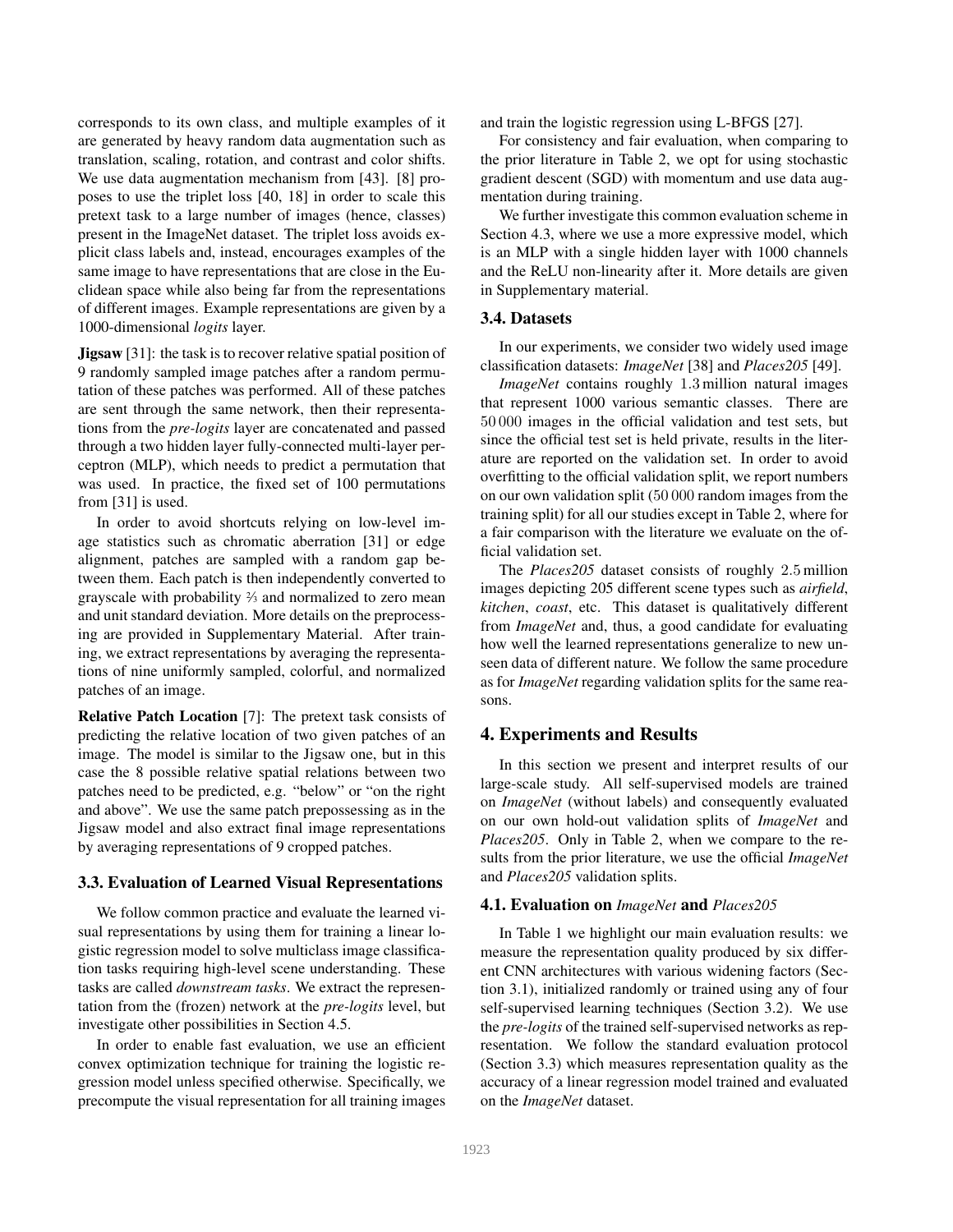| for computing accuracies. The architectures marked by a "(-)" are slight variations described in Section 3.1. Sub-columns such as $4 \times$<br>correspond to widening factors. Top-performing architectures in a column are bold; the best pretext task for each model is underlined. |           |           |           |            |            |           |           |            |             |           |           |           |
|----------------------------------------------------------------------------------------------------------------------------------------------------------------------------------------------------------------------------------------------------------------------------------------|-----------|-----------|-----------|------------|------------|-----------|-----------|------------|-------------|-----------|-----------|-----------|
| Model                                                                                                                                                                                                                                                                                  | Rnd       | Rotation  |           |            |            | Exemplar  |           |            | RelPatchLoc |           | Jigsaw    |           |
|                                                                                                                                                                                                                                                                                        | $4\times$ | $4\times$ | $8\times$ | $12\times$ | $16\times$ | $4\times$ | $8\times$ | $12\times$ | $4\times$   | $8\times$ | $4\times$ | $8\times$ |
| RevNet <sub>50</sub>                                                                                                                                                                                                                                                                   | 8.1       | 47.3      | 50.4      | 53.1       | 53.7       | 42.4      | 45.6      | 46.4       | 40.6        | 45.0      | 40.1      | 43.7      |
| ResNet50 v2                                                                                                                                                                                                                                                                            | 4.4       | 43.8      | 47.5      | 47.2       | 47.6       | 43.0      | 45.7      | 46.6       | 42.2        | 46.7      | 38.4      | 41.3      |
| ResNet50 v1                                                                                                                                                                                                                                                                            | 2.5       | 41.7      | 43.4      | 43.3       | 43.2       | 42.8      | 46.9      | 47.7       | 46.8        | 50.5      | 42.2      | 45.4      |
| RevNet $50$ (-)                                                                                                                                                                                                                                                                        | 8.4       | 45.2      | 51.0      | 52.8       | 53.7       | 38.0      | 42.6      | 44.3       | 33.8        | 43.5      | 36.1      | 41.5      |
| ResNet $50 \text{ v2}$ (-)                                                                                                                                                                                                                                                             | 5.3       | 38.6      | 44.5      | 47.3       | 48.2       | 33.7      | 36.7      | 38.2       | 38.6        | 43.4      | 32.5      | 34.4      |
| VGG19-BN                                                                                                                                                                                                                                                                               | 2.7       | 16.8      | 14.6      | 16.6       | 22.7       | 26.4      | 28.3      | 29.0       | 28.5        | 29.4      | 19.8      | 21.1      |

Table 1. Evaluation of representations from self-supervised techniques based on various CNN architectures. The scores are accuracies (in %) of a linear logistic regression model trained on top of these representations using *ImageNet* training split. Our validation split is used for computing accuracies. The architectures marked by a "(-)" are slight variations described in Section 3.1. Sub-columns such as  $4\times$ 

Now we discuss key insights that can be learned from the table and motivate our further in-depth analysis. First, we observe that similar models often result in visual representations that have significantly different performance. Importantly, neither is the ranking of architectures consistent across different methods, nor is the ranking of methods consistent across architectures. For instance, the *RevNet50 v2* model excels under *Rotation* self-supervision, but is not the best model in other scenarios. Similarly, *relative patch location* seems to be the best method when basing the comparison on the *ResNet50 v1* architecture, but not otherwise. Notably, *VGG19-BN* consistently demonstrates the worst performance, even though it achieves performance similar to *ResNet50* models on standard vision benchmarks [42]. Note that VGG19-BN performs better when using representations from layers earlier than the *prelogit* layer are used, though still falls short. We investigate this in Section 4.5. We depict the performance of the models with the largest widening factor in Figure 2 (left), which displays these ranking inconsistencies.

Our second observation is that increasing the number of channels in CNN models improves performance of selfsupervised models. While this finding is in line with the fully-supervised setting [46], we note that the benefit is more pronounced in the context of self-supervised representation learning, a fact not yet acknowledged in the literature.

We further evaluate how visual representations trained in a self-supervised manner on *ImageNet* generalize to other datasets. Specifically, we evaluate all our models on the Places205 dataset using the same evaluation protocol. The performance of models with the largest widening factor are reported in Figure 2 (right) and the full result table is provided in Supplementary Material. We observe the following pattern: ranking of models evaluated on *Places205* is consistent with that of models evaluated on *ImageNet*, indicating that our findings generalize to new datasets.

#### 4.2. Comparison to prior work

In order to put our findings in context, we select the best model for each self-supervision from Table 1 and compare them to the numbers reported in the literature. For this experiment only, we precisely follow standard protocol by training the linear model with stochastic gradient descent (SGD) on the full *ImageNet* training split and evaluating it on the public validation set of both *ImageNet* and *Places205*. We note that in this case the learning rate schedule of the evaluation plays an important role, which we elaborate in Section 4.7.

Table 2 summarizes our results. Surprisingly, as a result of selecting the right architecture for each self-supervision and increasing the widening factor, our models significantly outperform previously reported results. Notably,



Figure 2. Different network architectures perform significantly differently across self-supervision tasks. This observation generalizes across datasets: *ImageNet* evaluation is shown on the left and *Places205* is shown on the right.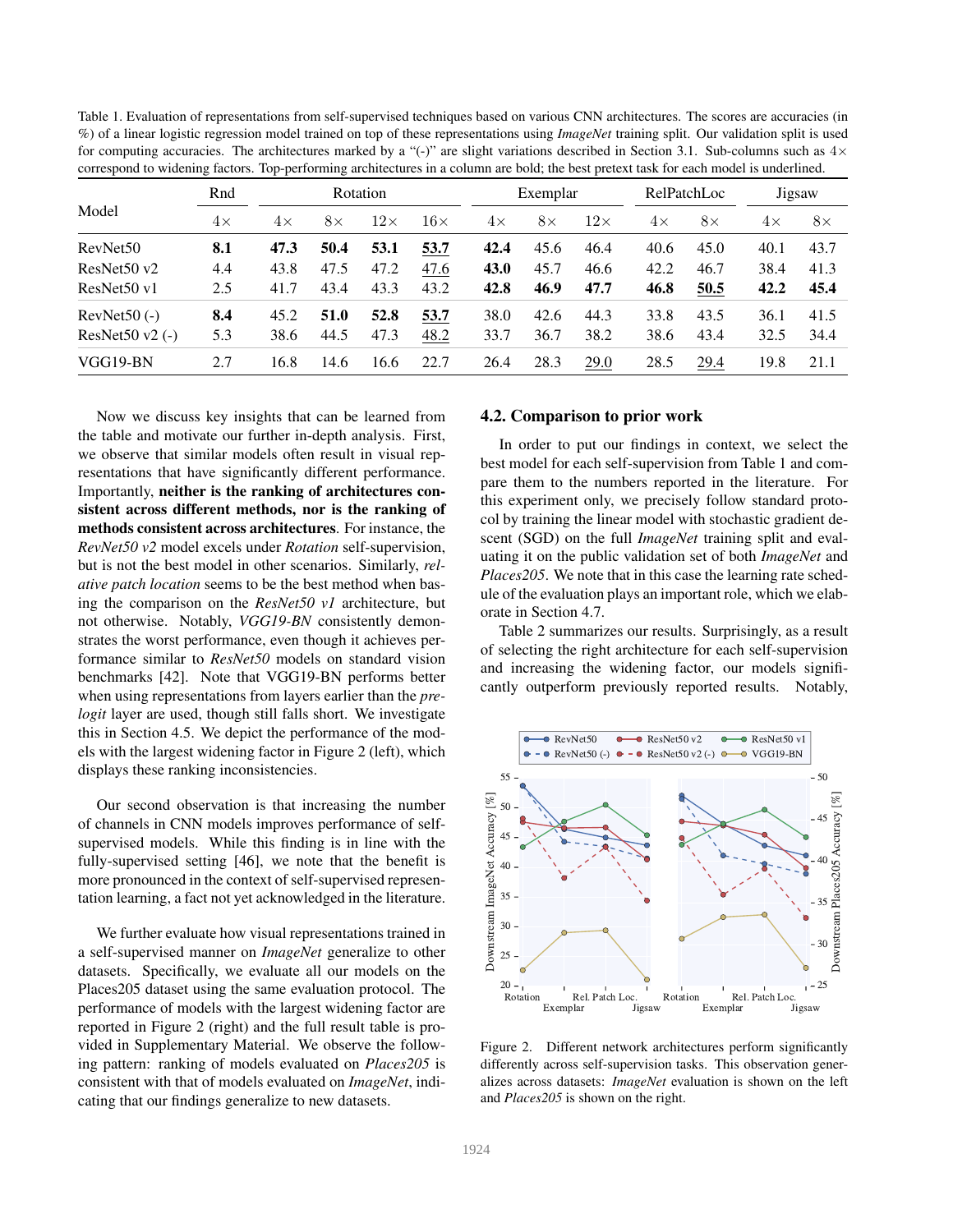

Figure 3. Comparing linear evaluation  $($ ....) of the representations to non-linear ( $\longrightarrow$ ) evaluation, *i.e.* training a multi-layer perceptron instead of a linear model. Linear evaluation is not limiting: conclusions drawn from it carry over to the non-linear evaluation.

context prediction [7], one of the earliest published methods, achieves 51.4 % top-1 accuracy on *ImageNet*. Our strongest model, using *Rotation*, attains unprecedentedly high accuracy of 55.4%. Similar observations hold when evaluating on *Places205*.

|        |                             |                  | ImageNet |       | Places205 |  |  |
|--------|-----------------------------|------------------|----------|-------|-----------|--|--|
| Family |                             | Prev.            | Ours     | Prev. | Ours      |  |  |
|        | A Rotation[11]              | 38.7             | 55.4     | 35.1  | 48.0      |  |  |
|        | $R$ Exemplar[8]             | 31.5             | 46.0     |       | 42.7      |  |  |
|        | R Rel. Patch Loc.[8]        | 36.2             | 51.4     |       | 45.3      |  |  |
|        | A Jigsaw <sup>[31,48]</sup> | 34.7             | 44.6     | 35.5  | 42.2      |  |  |
|        | V $CC+vgg-Jigsaw++[33]$     | 37.3             |          | 37.5  |           |  |  |
|        | A Counting[32]              | 34.3             |          | 36.3  |           |  |  |
|        | A Split-Brain[48]           | 35.4             |          | 34.1  |           |  |  |
|        | V DeepClustering[2]         | 41.0             |          | 39.8  |           |  |  |
|        | $R$ CPC[34]                 | $48.7^{\dagger}$ |          |       |           |  |  |
| R      | Supervised RevNet50         | 74.8             | 74.4     |       | 58.9      |  |  |
|        | R Supervised ResNet50 v2    | 75.3             | 75.8     |       | 61.6      |  |  |
| V      | Supervised VGG19            | 72.7             | 75.0     | 58.9  | 61.5      |  |  |

† *marks results reported in unpublished manuscripts.*

Table 2. Comparison of the published self-supervised models to our best models. The scores correspond to accuracy of linear logistic regression that is trained on top of representations provided by self-supervised models. Official validation splits of *ImageNet* and *Places205* are used for computing accuracies. The "Family" column shows which basic model architecture was used in the referenced literature: AlexNet, VGG-style, or Residual.



Figure 4. A look at how predictive pretext performance is to eventual downstream performance. Colors correspond to the architectures in Figure 3 and circle size to the widening factor  $k$ . Within an architecture, pretext performance is somewhat predictive, but it is not so across architectures. For instance, according to pretext accuracy, the widest *VGG* model is the best one for *Rotation*, but it performs poorly on the downstream task.

Importantly, our design choices result in almost halving the gap between previously published self-supervised result and fully-supervised results on two standard benchmarks. Overall, these results reinforce our main insight that in selfsupervised learning architecture choice matters as much as choice of a pretext task.

#### 4.3. A linear model is adequate for evaluation.

Using a linear model for evaluating the quality of a representation requires that the information relevant to the evaluation task is linearly separable in representation space. This is not necessarily a prerequisite for a "useful" representation. Furthermore, using a more powerful model in the evaluation procedure might make the architecture choice for a self-supervised task less important. Hence, we consider an alternative evaluation scenario where we use a multi-layer perceptron (MLP) for solving the evaluation task, details of which are provided in Supplementary Material.

Figure 3 clearly shows that the MLP provides only marginal improvement over the linear evaluation and the relative performance of various settings is mostly unchanged. We thus conclude that the linear model is adequate for evaluation purposes.

### 4.4. Better performance on the pretext task does not always translate to better representations.

In many potential applications of self-supervised methods, we do not have access to downstream labels for evaluation. In that case, how can a practitioner decide which model to use? Is performance on the pretext task a good proxy?

In Figure 4 we plot the performance on the pretext task against the evaluation on *ImageNet*. It turns out that performance on the pretext task is a good proxy only once the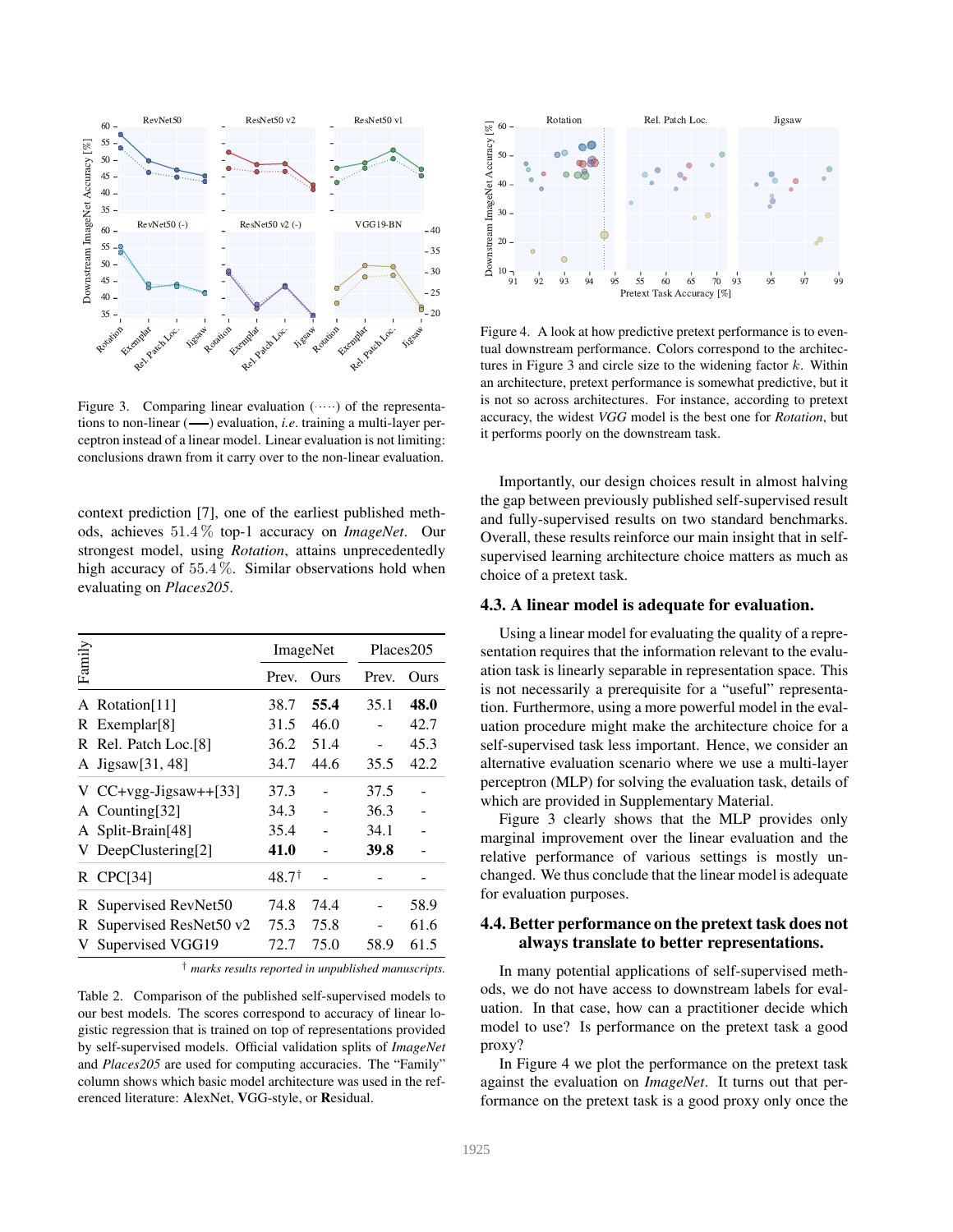

Figure 5. Evaluating the representation from various depths within the network. The vertical axis corresponds to downstream ImageNet performance in percent. For residual architectures, the *pre-logits* are always best.



Figure 6. Disentangling the performance contribution of network widening factor versus representation size. Both matter independently, and larger is always better. Scores are accuracies of logistic regression on *ImageNet*. Black squares mark models which are also present in Table 1.

model architecture is fixed, but it can unfortunately not be used to reliably select the model architecture. Other labelfree mechanisms for model-selection need to be devised, which we believe is an important and underexplored area for future work.

### 4.5. Skip-connections prevent degradation of representation quality towards the end of CNNs.

We are interested in how representation quality depends on the layer choice and how skip-connections affect this dependency. Thus, we evaluate representations from five intermediate layers in three models: *Resnet v2*, *RevNet* and *VGG19-BN*. The results are summarized in Figure 5.

Similar to prior observations [11, 48, 31] for *AlexNet* [25], the quality of representations in *VGG19-BN*

deteriorates towards the end of the network. We believe that this happens because the models specialize to the pretext task in the later layers and, consequently, discard more general semantic features present in the middle layers.

In contrast, we observe that this is not the case for models with skip-connections: representation quality in *ResNet* consistently increases up to the final *pre-logits* layer. We hypothesize that this is a result of *ResNet*'s residual units being invertible under some conditions [1]. Invertible units preserve all information learned in intermediate layers, and, thus, prevent deterioration of representation quality. We further test and confirm this hypothesis by performing a study, where we ablate residual connections in a *ResNet* model, see Supplementary Material for more details.

Additionally, we investigate benefits of using the *RevNet* model that has stronger invertibility guarantees. Indeed, it boosts performance by more than 5 % on the *Rotation* task, albeit it does not result in improvements across other tasks. We leave identifying more scenarios where *Revnet* results in significant boost of performance for the future research.

# 4.6. Model width and representation size strongly influence the representation quality.

Table 1 shows that using a wider network architecture consistently leads to better representation quality. It should be noted that increasing the network's width has the sideeffect of also increasing the dimensionality of the final representation (Section 3.1). Hence, it is unclear whether the increase in performance is due to increased network capacity or to the use of higher-dimensional representations, or to the interplay of both.

In order to answer this question, we take the best rotation model (RevNet50) and disentangle the network width from the representation size by adding an additional linear layer to control the size of the *pre-logits* layer. We then vary the widening factor and the representation size independently of each other, training each model from scratch on *ImageNet* with the *Rotation* pretext task. The results, evaluated on the *ImageNet* classification task, are shown in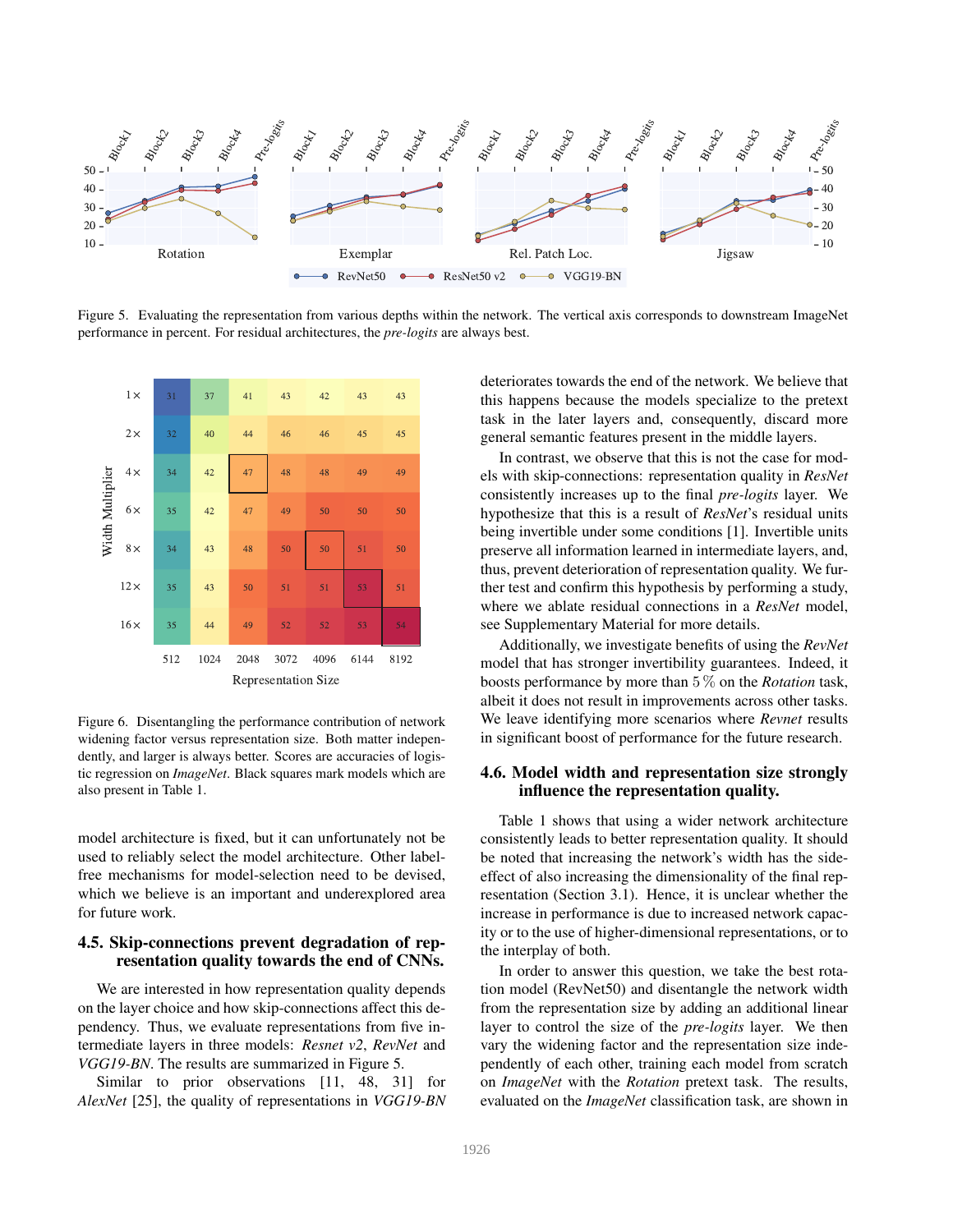

Figure 7. Performance of the best models evaluated using all data as well as a subset of the data. The trend is clear: increased widening factor increases performance across the board.

Figure 6. In essence, it is possible to increase performance by increasing either model capacity, or representation size, but increasing both jointly helps most. Notably, one can significantly boost performance of a very thin model from  $31\%$  to  $43\%$  by increasing representation size.

Low-data regime. In principle, the effectiveness of increasing model capacity and representation size might only work on relatively large datasets for downstream evaluation, and might hurt representation usefulness in the low-data regime. In Figure 7, we depict how the number of channels affects the evaluation using both full and heavily subsampled (10 % and 5 %) *ImageNet* and *Places205* datasets.

We observe that increasing the widening factor consistently boosts performance in both the full- and low-data regimes. We present more low-data evaluation experiments in Supplementary Material. This suggests that selfsupervised learning techniques are likely to benefit from using CNNs with increased number of channels across wide range of scenarios.

# 4.7. SGD for training linear model takes long time to converge

In this section we investigate the importance of the SGD optimization schedule for training logistic regression in downstream tasks. We illustrate our findings for linear evaluation of the *Rotation* task, others behave the same and are provided in Supplementary Material.

We train the linear evaluation models with a mini-batch size of 2048 and an initial learning rate of 0.1, which we decay twice by a factor of 10. Our initial experiments suggest that when the first decay is made has a large influence on the final accuracy. Thus, we vary the moment of first decay, applying it after 30, 120 or 480 epochs. After this first decay, we train for an extra 40 extra epochs, with a second decay after the first 20.

Figure 8 depicts how accuracy on our validation split



Figure 8. Downstream task accuracy curve of the linear evaluation model trained with SGD on representations from the *Rotation* task. The first learning rate decay starts after 30, 120 and 480 epochs. We observe that accuracy on the downstream task improves even after very large number of epochs.

progresses depending on when the learning rate is first decayed. Surprisingly, we observe that very long training  $(\approx 500 \text{ epochs})$  results in higher accuracy. Thus, we conclude that SGD optimization hyperparameters play an important role and need to be reported.

### 5. Conclusion

In this work, we have investigated self-supervised visual representation learning from the previously unexplored angles. Doing so, we uncovered multiple important insights, namely that (1) lessons from architecture design in the fullysupervised setting do not necessarily translate to the selfsupervised setting; (2) contrary to previously popular architectures like AlexNet, in residual architectures, the final *prelogits* layer consistently results in the best performance; (3) the widening factor of CNNs has a drastic effect on performance of self-supervised techniques and (4) SGD training of linear logistic regression may require very long time to converge. In our study we demonstrated that performance of existing self-supervision techniques can be consistently boosted and that this leads to halving the gap between selfsupervision and fully labeled supervision.

Most importantly, though, we reveal that neither is the ranking of architectures consistent across different methods, nor is the ranking of methods consistent across architectures. This implies that pretext tasks for self-supervised learning should not be considered in isolation, but in conjunction with underlying architectures.

Acknowledgements. We thank Sylvain Gelly for many fruitful discussions and Marvin Ritter for helping us to run experiments using TPUs.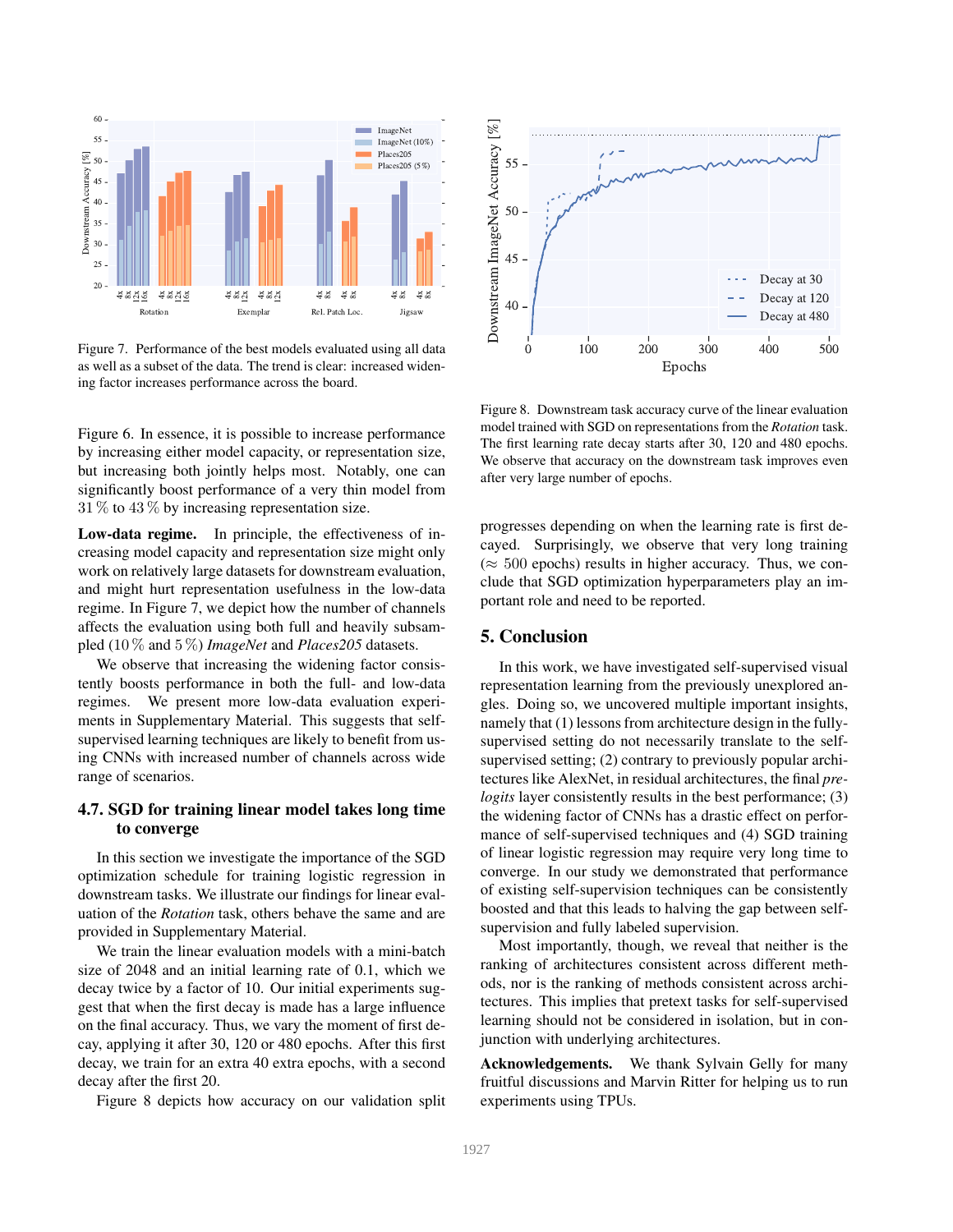## References

- [1] J. Behrmann, D. Duvenaud, and J.-H. Jacobsen. Invertible residual networks. *arXiv preprint arXiv:1811.00995*, 2018.
- [2] M. Caron, P. Bojanowski, A. Joulin, and M. Douze. Deep clustering for unsupervised learning of visual features. *European Conference on Computer Vision (ECCV)*, 2018.
- [3] T. Chen, X. Zhai, M. Ritter, M. Lucic, and N. Houlsby. Selfsupervised generative adversarial networks. In *Conference on Computer Vision and Pattern Recognition (CVPR)*. 2019.
- [4] Y. Chen, W. Li, C. Sakaridis, D. Dai, and L. Van Gool. Domain adaptive faster R-CNN for object detection in the wild. In *Conference on Computer Vision and Pattern Recognition (CVPR)*, 2018.
- [5] D. Dai and L. Van Gool. Dark model adaptation: Semantic image segmentation from daytime to nighttime. *arXiv preprint arXiv:1810.02575*, 2018.
- [6] L. Dinh, J. Sohl-Dickstein, and S. Bengio. Density estimation using real NVP. In *International Conference on Learning Representations (ICLR)*, 2017.
- [7] C. Doersch, A. Gupta, and A. A. Efros. Unsupervised visual representation learning by context prediction. In *International Conference on Computer Vision (ICCV)*, 2015.
- [8] C. Doersch and A. Zisserman. Multi-task self-supervised visual learning. In *International Conference on Computer Vision (ICCV)*, 2017.
- [9] A. Dosovitskiy, J. T. Springenberg, M. Riedmiller, and T. Brox. Discriminative unsupervised feature learning with convolutional neural networks. In *Advances in Neural Information Processing Systems (NIPS)*, 2014.
- [10] F. Ebert, S. Dasari, A. X. Lee, S. Levine, and C. Finn. Robustness via retrying: Closed-loop robotic manipulation with self-supervised learning. *Conference on Robot Learning (CoRL)*, 2018.
- [11] S. Gidaris, P. Singh, and N. Komodakis. Unsupervised representation learning by predicting image rotations. In *International Conference on Learning Representations (ICLR)*, 2018.
- [12] A. N. Gomez, M. Ren, R. Urtasun, and R. B. Grosse. The reversible residual network: Backpropagation without storing activations. In *Advances in neural information processing systems (NIPS)*, 2017.
- [13] I. Goodfellow, J. Pouget-Abadie, M. Mirza, B. Xu, D. Warde-Farley, S. Ozair, A. Courville, and Y. Bengio. Generative adversarial nets. In *Advances in neural information processing systems*, 2014.
- [14] K. He, G. Gkioxari, P. Dollár, and R. Girshick. Mask r-cnn. In *International Conference on Computer Vision (ICCV)*. IEEE, 2017.
- [15] K. He, X. Zhang, S. Ren, and J. Sun. Delving deep into rectifiers: Surpassing human-level performance on imagenet classification. In *International conference on computer vision (ICCV)*, pages 1026–1034, 2015.
- [16] K. He, X. Zhang, S. Ren, and J. Sun. Deep residual learning for image recognition. In *Conference on Computer Vision and Pattern Recognition (CVPR)*, 2016.
- [17] K. He, X. Zhang, S. Ren, and J. Sun. Identity mappings in deep residual networks. In *European conference on computer vision (ECCV)*. Springer, 2016.
- [18] A. Hermans, L. Beyer, and B. Leibe. In Defense of the Triplet Loss for Person Re-Identification. *arXiv preprint arXiv:1703.07737*, 2017.
- [19] S. Ioffe and C. Szegedy. Batch normalization: Accelerating deep network training by reducing internal covariate shift. *International Conference on Machine Learning (ICML)*, 2015.
- [20] J. Jacobsen, A. W. M. Smeulders, and E. Oyallon. i-RevNet: Deep invertible networks. In *International Conference on Learning Representations (ICLR)*, 2018.
- [21] E. Jang, C. Devin, V. Vanhoucke, and S. Levine. Grasp2Vec: Learning object representations from self-supervised grasping. In *Conference on Robot Learning*, 2018.
- [22] D. Kim, D. Cho, D. Yoo, and I. S. Kweon. Learning image representations by completing damaged jigsaw puzzles. *Winter Conference on Applications of Computer Vision (WACV)*, 2018.
- [23] B. Korbar, D. Tran, and L. Torresani. Cooperative learning of audio and video models from self-supervised synchronization. *arXiv preprint arXiv:1807.00230*, 2018.
- [24] A. Krizhevsky, I. Sutskever, and G. E. Hinton. Imagenet classification with deep convolutional neural networks. In *Advances in neural information processing systems (NIPS)*, 2012.
- [25] A. Krizhevsky, I. Sutskever, and G. E. Hinton. Imagenet classification with deep convolutional neural networks. In *Advances in neural information processing systems (NIPS)*, 2012.
- [26] M. A. Lee, Y. Zhu, K. Srinivasan, P. Shah, S. Savarese, L. Fei-Fei, A. Garg, and J. Bohg. Making sense of vision and touch: Self-supervised learning of multimodal representations for contact-rich tasks. *arXiv preprint arXiv:1810.10191*, 2018.
- [27] D. C. Liu and J. Nocedal. On the limited memory bfgs method for large scale optimization. *Mathematical programming*, 45(1-3):503–528, 1989.
- [28] T. Mikolov, K. Chen, G. Corrado, and J. Dean. Efficient estimation of word representations in vector space. *arXiv preprint arXiv:1301.3781*, 2013.
- [29] T. N. Mundhenk, D. Ho, and B. Y. Chen. Improvements to context based self-supervised learning. In *Conference on Computer Vision and Pattern Recognition (CVPR)*, 2018.
- [30] V. Nair and G. E. Hinton. Rectified linear units improve restricted boltzmann machines. In *International conference on machine learning (ICML)*, 2010.
- [31] M. Noroozi and P. Favaro. Unsupervised learning of visual representations by solving jigsaw puzzles. In *European Conference on Computer Vision (ECCV)*, 2016.
- [32] M. Noroozi, H. Pirsiavash, and P. Favaro. Representation learning by learning to count. In *International Conference on Computer Vision (ICCV)*, 2017.
- [33] M. Noroozi, A. Vinjimoor, P. Favaro, and H. Pirsiavash. Boosting self-supervised learning via knowledge transfer. *Conference on Computer Vision and Pattern Recognition (CVPR)*, 2018.